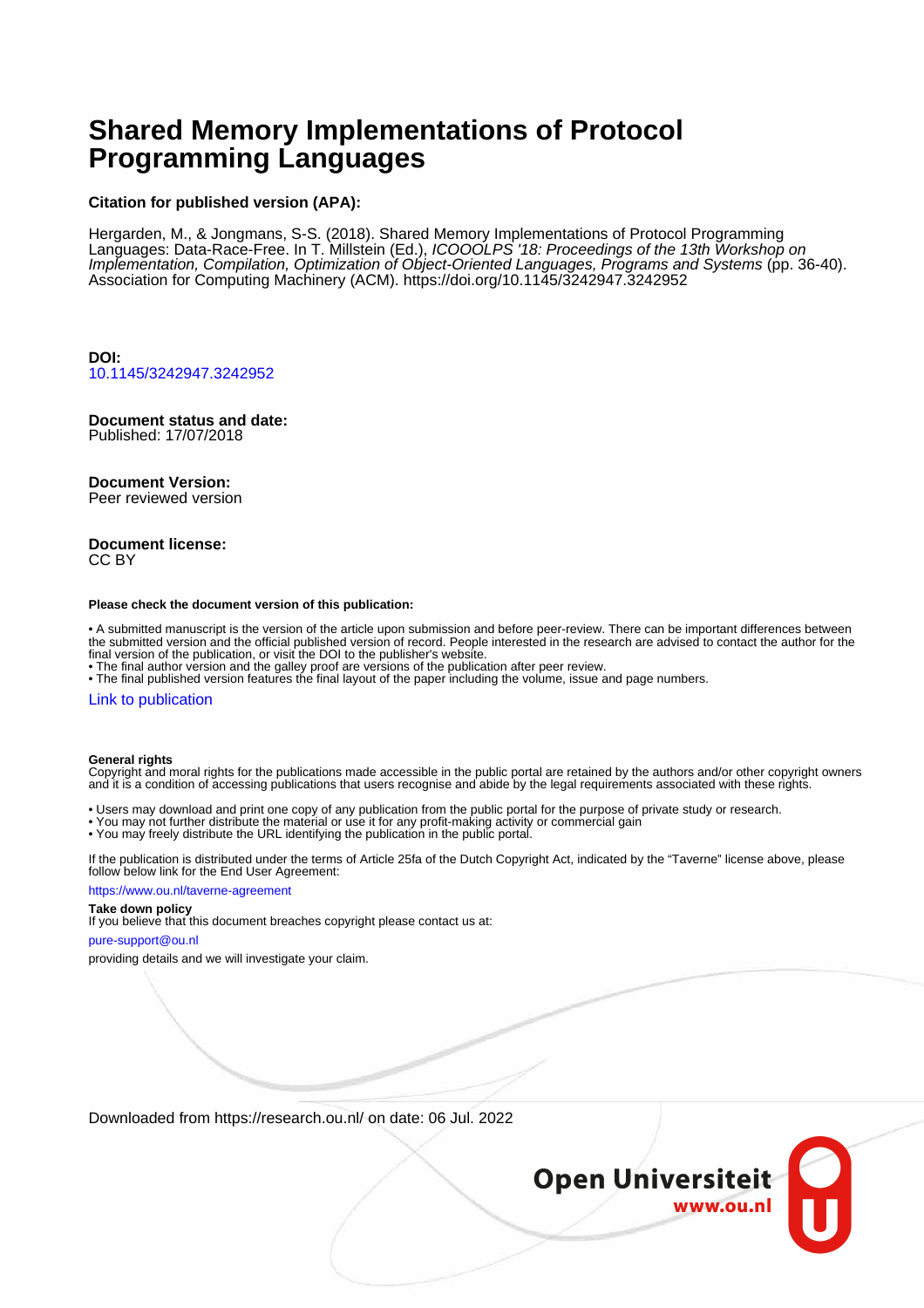# Shared Memory Implementations of Protocol Programming Languages, Data-Race-Free∗

Micha Hergarden Open University of the Netherlands

# Abstract

Protocol programming languages are domain-specific languages that offer higher-level abstractions for programming of synchronization and communication protocols among participants. However, most implementations of protocol programming languages on shared memory architectures use pointer passing to exchange data in communications, so programs can still run into data races. We report on our ongoing efforts toward the first shared memory implementation of a protocol programming language that guarantees freedom of data races, without excessive copying, by leveraging the programming language Rust and its type system.

#### CCS Concepts • Software and its engineering  $\rightarrow$  Concurrent programming languages;

Keywords protocol languages, Rust, Reo

#### ACM Reference Format:

Micha Hergarden and Sung-Shik Jongmans. 2018. Shared Memory Implementations of Protocol Programming Languages, Data-Race-Free. In 13th Workshop on Implementation, Compilation, Optimization of Object-Oriented Languages, Programs and Systems (ICOOOLPS'18), July 17, 2018, Amsterdam, Netherlands. ACM, New York, NY, USA, [5](#page-5-0) pages. <https://doi.org/10.1145/3242947.3242952>

## 1 Introduction

With the advent of multicore processors, concurrent programming has become an indispensable skill for many general-purpose programmers to master. However, concurrent programming remains difficult: despite new features in generalpurpose programming languages that offer higher-level abstractions on top of bare threads and locks (e.g., the fork/join framework in Java; actor-based concurrency in Scala and

ICOOOLPS'18, July 17, 2018, Amsterdam, Netherlands

Sung-Shik Jongmans Open University of the Netherlands and Imperial College London

Erlang; channel-based message-passing in Go and Rust), programmers continue to struggle with classical concurrency errors, such as deadlocks and data races.<sup>[1](#page-1-0)</sup>

A major challenge that programmers of concurrent programs face, pertains to the implementation of protocols (i.e., synchronization and communication patterns) among participants (i.e., concurrent computations): while general-purpose programming languages offer concurrency primitives to program the local actions of participants (e.g., lock/unlock; send/recv), they lack linguistic support to ensure local actions truly result in the global interactions of the protocol (e.g., "a synchronization between threads  $T_1$  and  $T_2$  is followed by a communication between  $T_2$  and thread  $T_3$ "). Aggravated by the many possible interleavings in which threads can be scheduled, purely action-centric protocol programming techniques are hard to reason about and error-prone to use.

In recent years, several interaction-centric protocol programming techniques have been developed that offer several advantages. The idea is that programmers continue to use an existing base language (e.g., Java, C, etc.) to program the sequential computations of a program. Complementary, programmers are also provided a supplemental language specifically for protocols (i.e., a domain-specific language), in which they can program the interactions of protocols directly and explicitly. Using such a supplemental language, specifically, programmers can program the desired data exchanges using higher-level and more appropriate abstractions, and automatically generate lower-level code that uses concurrency primitives in the base language. Thus, protocols programmed in the supplemental language are ultimately compiled into code in the base language, after which the whole program can be compiled/run using the base language's standard tools.

This way of working has several key advantages: the protocol code can be considered modularly from the actual computation code, enabling protocol code and computation code to be formally verified separately (e.g., model-checking protocol code [\[8\]](#page-5-1), or type-checking computation code against local protocol specifications [\[4\]](#page-4-0)). Modularity also simplifies reuse of both computation code and protocol code in other programs, as the sequential parts can be replaced by other algorithms. Premier examples of interaction-centric protocol programming languages are Reo [\[1\]](#page-4-1) and Scribble [\[9\]](#page-5-2).

<sup>∗</sup>Work-in-progress paper

<sup>©</sup> 2018 Copyright held by the owner/author(s). Publication rights licensed to ACM.

This is the author's version of the work. It is posted here for your personal use. Not for redistribution. The definitive Version of Record was published in 13th Workshop on Implementation, Compilation, Optimization of Object-Oriented Languages, Programs and Systems (ICOOOLPS'18), July 17, 2018, Amsterdam, Netherlands, <https://doi.org/10.1145/3242947.3242952>.

<span id="page-1-0"></span> ${}^{1}E.g., Gartner$  (a leading IT advisory company in industry) recently reported that "multicore programming is generally seen as a hard-to-achieve and time-consuming task, so many programmers avoid it as far as possible" [\[3\]](#page-4-2).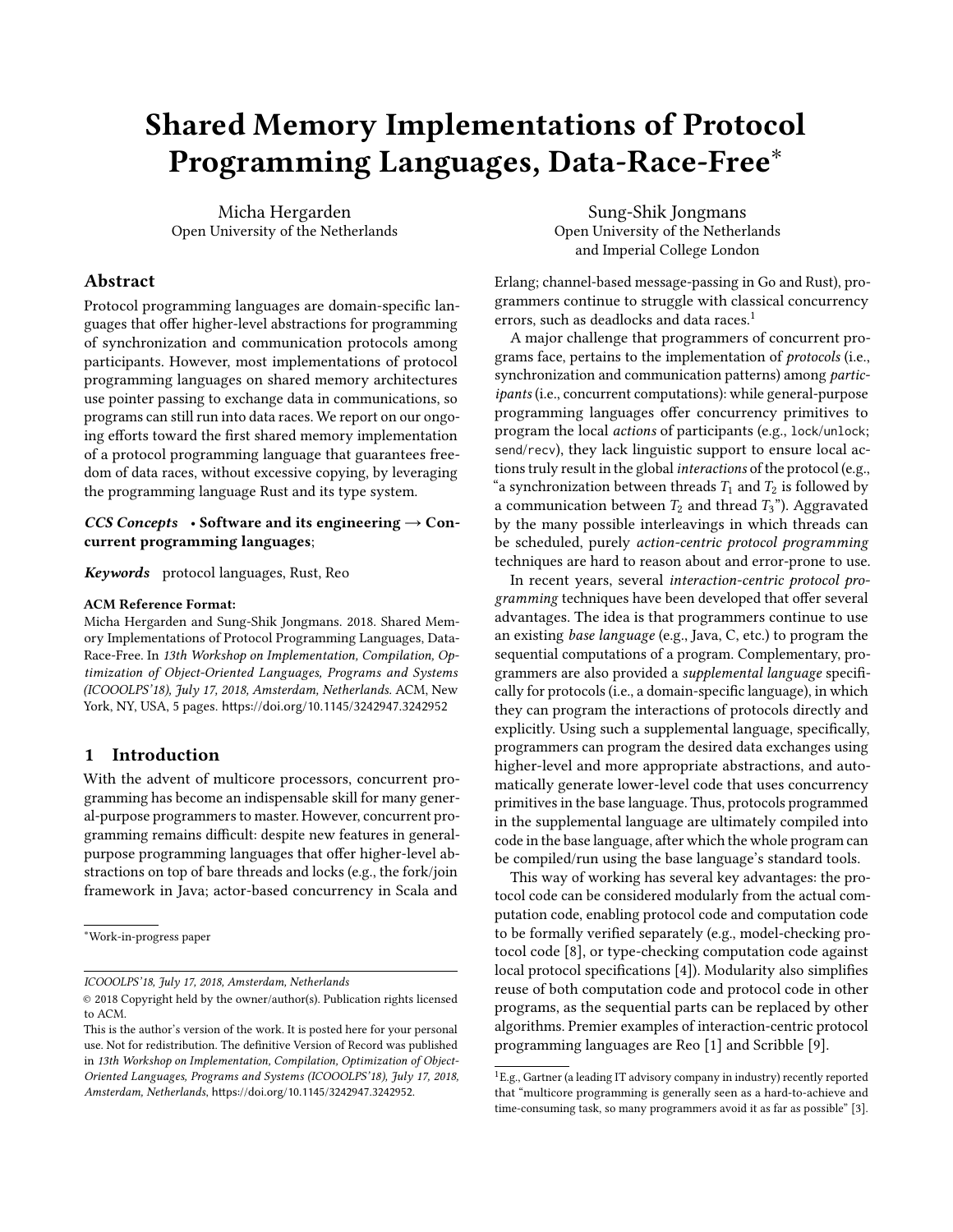# 2 Research Questions

To avoid data races, a key assumption in the designs of many supplemental languages for protocols (including Reo and Scribble) is that every participant has private memory—even if the base language supports shared memory—and that all interaction proceeds via message-passing; under this assumption, data races by definition cannot occur. In the implementations of these languages, however, this assumption is not always upheld. Specifically, for base languages with shared memory, the following two approaches have been used to implement communications between participants:

- always-copy The runtime system for the protocol programming language always makes a copy of every value communicated. The advantage is that freedom of data races is statically guaranteed, because the private memory assumption is faithfully "simulated" by always copying. The disadvantage is that excessively many copies of data may be created (e.g., if a sender does not use a value after sending, no copy is necessary).
- $NEVER-COPY$  The runtime system never makes a copy, relying on the programmer to make a copy upon send and/or receive. The advantage is that the programmer can fine-tune the number of copies to improve performance; the disadvantage is that the programmer may make too few copies—intentionally (e.g., to maximize performance) or by mistake—so freedom of data races is no longer statically guaranteed.

For instance, the most recent Java implementation of Reo uses only the second approach [\[6\]](#page-4-3); the Java implementation of Scribble works with both approaches [\[5\]](#page-4-4).

In an ongoing research project, we aim to find a middle ground between these two approaches, consolidating their strengths, while alleviating their weaknesses. Specifically, taking the more practical never-copy approach as our basis, we seek answers to the following research questions:

- Q1a How to statically guarantee, using never-copy, that if a participant  $P$  sends a value  $v$ ,  $P$  will not use  $v$  after it has sent  $v$ ? (I.e., P can only use a copy of  $v$ .)
- Q1b How to statically guarantee, using never-copy, that if a participant  $P$  receives a value  $v$ , no other participant will use  $v$  after P has received it? (I.e., every other participant can use only copies of  $v$ .)
- Q2 What is the trade-off between freedom of data races and maximal performance (i.e., use never-copy and knowingly run the risk of data races)?

To resolve Q1a and Q1b, we need an analysis tool to reason about usage of heap data and aliasing. The type system of the Rust programming language does exactly this. Our approach is, thus, to adopt Rust as a base language, compile an existing supplemental language for protocols to Rust, and leverage Rust's type system to statically guarantee freedom of data races. Doing so, we aim to develop the first shared memory

<span id="page-2-0"></span>

Figure 1. Example Reo graphs

implementation of a protocol programming language that guarantees freedom of data races, without excessive copying.

#### 3 Rust

The Rust programming language was initiated at Mozilla and has, for instance, been used to reimplement the rendering code in Firefox. The syntax is similar to C++, but the memory management model is based on a linear type system (the Rust terminology is ownership and borrowing), without the aid of a garbage collector, as explained next.

- Ownership Rust gives strong guarantees about the relationship between values and variables: each value is assigned to a unique variable, called its owner. A value can be reassigned to a different variable, thereby moving it to a different owner, but the type system forbids further mutations or accesses of that value through the original variable after the move (statically checked). The memory occupied by a value is automatically freed whenever its owner goes out of scope.
- Borrowing Although every value has a unique owner, Rust's type system does allow other variables to temporarily borrow mutation or access rights to a value from the owner, without moving ownership, using references (akin to pointers and references in languages like C++ and Java). However, references are bound to rules: at any one time, either there is exactly one reference that allows mutation of the value, or there are zero or more references that allow (read) accesses.

Essentially, ownership and borrowing remove the root cause of data races, namely having a shared mutable state.

The ownership model enables the refinement of nevercopy implementations, providing a third alternative: whereas in the existing never-copy implementations in Java, C, etc., a sender transfers only a reference, in our new implementation in Rust, a sender transfers also ownership during the transfer to the receiver. Thus, in the event that a sender must access or modify a value after sending it, it must create a copy before sending, or it will be in violation of the rules set out by Rust's type system. Such a violation is treated by the Rust compiler as a programming error and will cause the compiler to emit an error message instead of a binary executable.

# 4 Reo in Rust

We are currently developing a Rust implementation of Reo, a premier example of a supplemental language for protocols.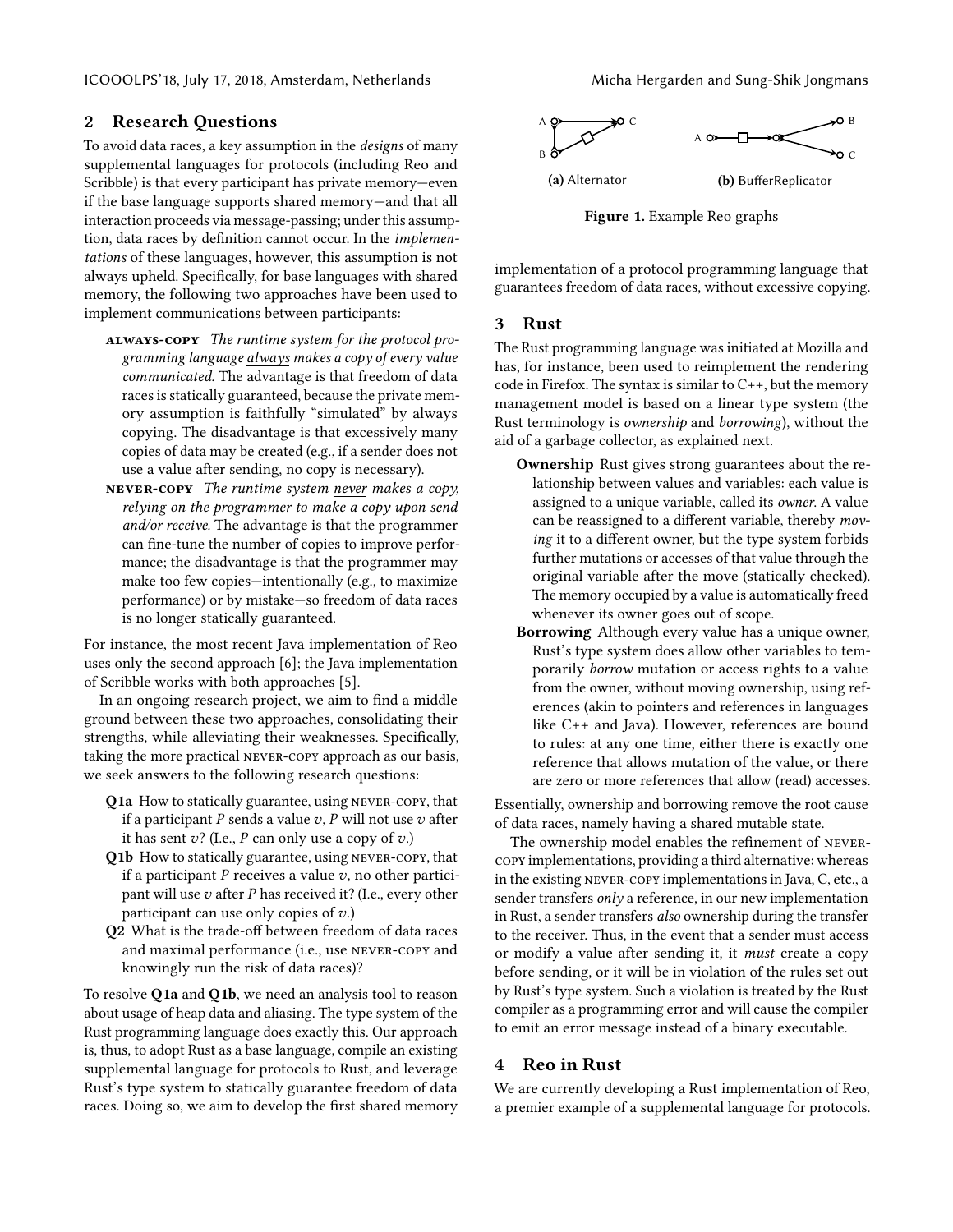<span id="page-3-0"></span>

Figure 2. Example automata

**Background.** Reo [\[1\]](#page-4-1) is a graphical language to *draw* protocols among participants as graphs. Figure [1](#page-2-0) shows examples. To send a value, a participant can perform a blocking put operation on an input vertex of a graph (e.g., A or B in Figure [1a\)](#page-2-0). Operation put initially suspends the participant: only once the graph is ready to accept the value, the put will complete, and the participant resumes. Similarly, to receive a value, a participant can perform a blocking get operation on an output vertex of a graph (e.g., C in Figure [1a\)](#page-2-0). Once a graph has accepted a value through input vertices, it transports that value along its edges, possibly through one or more anonymous internal vertices (e.g., the middle vertex in Figure [1b\)](#page-2-0), and dispenses it through one or more output vertices. Every edge has a type that determines its local transport behavior. The graphs in Figure [1](#page-2-0) feature edges of three different types: a sync edge has synchronous channel semantics (e.g., the edge between A and C in Figure [1a\)](#page-2-0); a fifo1 edge has asynchronous channel semantics, with an internal buffer of capacity 1 (e.g., the edge between B and C; the box signifies an internal buffer); a syncdrain edge has synchronous drain semantics (e.g., the edge between A and B in Figure [1a\)](#page-2-0); other channel types appear in the literature [\[1\]](#page-4-1).

Recent implementations of Reo are based on its operational semantics [\[2,](#page-4-5) [7\]](#page-4-6). The idea is to model the behavior of a Reo graph as a finite-state automaton, where states model configurations of the graph (e.g., buffer emptiness/fullness), and transitions model synchronous value transports along the edges. Figure [2](#page-3-0) shows examples. Every transition label consists of two elements: the set of input and output vertices that collectively participate in the transition (e.g.,  $\{A, B, C\}$ ), called the synchronization constraint, and a specification that states how values are transported from input vertices to output vertices (e.g.,  $[C := A; x := B]$ ), called the *data constraint*. For instance, the bottom transition in Figure [2a](#page-3-0) states that a value accepted through A is dispensed through C, while synchronously, a value accepted through B is stored in local variable x (i.e., the internal buffer of the diagonal fifo edge in Figure [1a\)](#page-2-0); the top transition states that the value previously stored in x is dispensed through C.

To compile a Reo graph to code in a base language, in its most basic form, the Reo compiler takes the following steps. First, the compiler determines for every constituent of the graph (i.e., vertices and edges) a "small automaton" that models the local transport behavior only of that constituent. Next, the compiler composes the small automata into one "large automaton", using a synchronous product operator;

Protocol Programming Languages, Data-Race-Free ICOOOLPS'18, July 17, 2018, Amsterdam, Netherlands

- <span id="page-3-4"></span>Automaton An Automaton holds the complete set of States and the current State.
- State A State consists of a list of Transitions and a label to help the Reo programmer to relate it to the graph.
- Transition A Transition contains the associated synchronization and data constraints (i.e., its label) that is to be met in order to let the automaton fire it. Furthermore, the Transition contains the target State.

Figure 3. Core structs in generated code

in this step, the compiler also abstracts away all internal vertices. Finally, the compiler translates the automaton to a piece of state machine code in the base language. $2^2$  $2^2$ 

Compilation to Rust. The final compilation step, when Rust is used as the base language, is implemented as a code generator. This generator takes a tuple representing an automaton as input. The output consists of a Rust application in source code form. This application can then be compiled into a binary executable, using the standard Rust toolchain.

Every participant is programmed as a sequential Rust function, executed in its own Rust thread. The moment the thread is started, the function is called and passed a generated Automaton struct, $3$  which offers the following interface:

pub fn put(&mut self, vertex: usize, val: Message) pub fn get(&mut self, vertex: usize) -> Message

Whenever put or get is called, the calling thread "enters" the generated protocol code, tries to find an enabled transition from the current state, and if one exits, actually fires that transition. A transition is enabled iff every vertex in its synchronization constraint has a pending put or get; a transition has fired iff values have been distributed according to its data constraint. Specifically, to distribute data, the generated code has separate variables to temporarily store values to be exchanged, namely one for every vertex and local variable controlled by the automaton (e.g., A, B, C, x for the automaton in Figure [2a\)](#page-3-0); it simply transfers data from inputs to outputs according to the data constraint. For instance,  $[C := A; x := B]$  in Figure [2a](#page-3-0) is morally translated to:<sup>[4](#page-3-3)</sup>

- ... // puts write to aut.val\_A and aut.val\_B
- aut.val\_C = aut.val\_A; // move ownership
- $aut.val_x = aut.val_B; // move ownership$
- ... // get reads from aut.val\_C

If there are no enabled transitions (e.g., puts have been issued on vertices A and B, but a get has not been issued yet on vertex C in Figure [2a\)](#page-3-0), the thread "leaves" the generated protocol code, and suspends; it resumes whenever another

<span id="page-3-1"></span> $^{2}$  We omit a number of optimizations from this overview, which are essential to improve performance, but beyond our current scope.

<span id="page-3-2"></span> $3$ Specifically, Arc<Mutex<Automaton>>, to allow mutably sharing the same protocol among all participant functions.

<span id="page-3-3"></span> $4$ The assignments in the actual implementation are a bit more involved, to ensure the aut struct is left in a valid state (i.e., fields have values).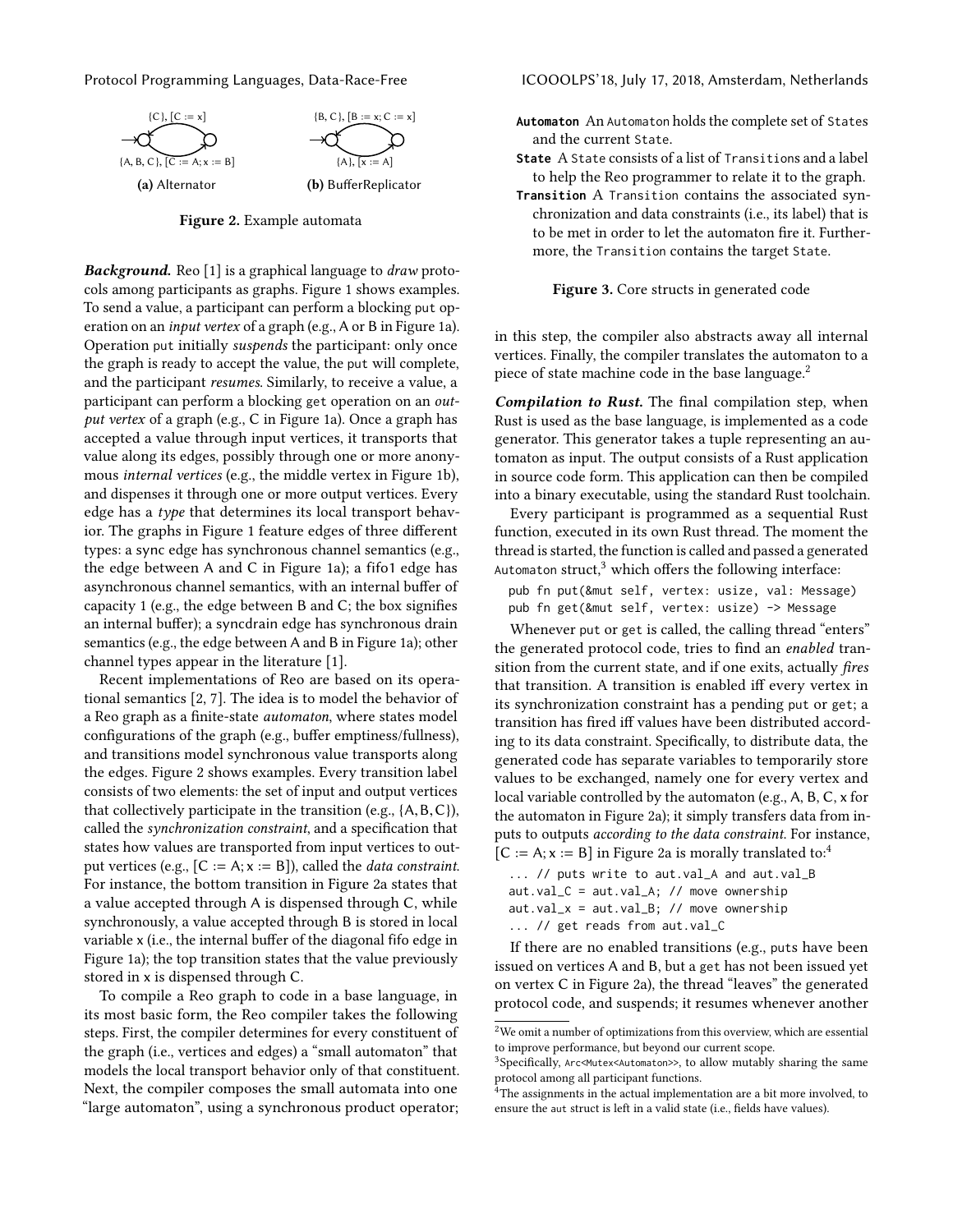thread successfully fires a transition later on (e.g., after a get on C). A mutex ensures that only one thread can fire a transition at a time. Figure [3](#page-3-4) summarizes the structs.

Resolving Q1a and Q1b. Both the put function and the get function make use of pass-by-value to pass in a message-tosend, or to retrieve a message-to-receive via the return value. In Rust, passing by value implies a transfer of ownership as the type system prescribes that a value can only be assigned to a unique variable. Indeed, after transferring ownership, the Rust compiler will emit a detailed error message if the participant tries to mutate or access the value. For instance:

error[E0382]: use of moved value: `v` --> producer\_consumer.rs:25:30 | 24 | aut.put(self.port, v); | - value moved here 25 | println!("{:?}", v); | ^ value used here after move

Thus, we statically guarantee that if a participant sends a value, it loses ownership (i.e., it cannot use that value in the future), and that if a participant receives a value, it gains ownership (i.e., no other participant can use that value in the future). The former resolves Q1a; the latter almost resolves Q1b, but special care is needed to support multi-casts.

The problem with multi-casts pertains to our translation of data constraints. Specifically, by assigning the value of one vertex to another, ownership of the value is transferred. This allows for a copy-free transport of the value, but because the type system guarantees that the value cannot be assigned to multiple variables, it does not work with multi-casts. This situation arises if a vertex in a Reo diagram is attached to multiple edges (e.g., the middle vertex in Figure [1b\)](#page-2-0). In that case, the message value needs to be transported to all receiving vertices, which cannot be achieved by means of transferal of ownership. The solution is to make an explicit copy of the value and assign ownership of the copies.<sup>[5](#page-4-7)</sup> For instance,  $[B := x; C := x]$  in Figure [2b](#page-3-0) is translated to:<sup>[4](#page-3-3)</sup>

```
... // prev. transition wrote to aut.val_x
```

```
aut.val_B = aut.val_x.close(); // explicit copyaut.val_C = aut.val_x; // move ownership
```
... // get calls read from aut.val\_B and aut.val\_C

Our code generator recognizes such multiple assignments of a value and inserts the appropriate clone calls in the data constraint statements. Importantly, the copies are made internally by the generated code, transparent to the programmer. With this extra multi-cast care, Q1b is resolved as well.

Toward resolving Q2. We are currently setting up experiments to study the performance trade-offs between alwayscopy, never-copy, and never-copy+ownership. Our plan is to use the Rust code that is generated for Reo graphs as described above for never-copy+ownership, to simulate

<span id="page-4-7"></span><sup>5</sup>Such an explicit copy is created by requiring the message type to implement the Clone trait built-in defined in the Rust language.

always-copy by adding additional copying to the generated code, and to simulate never-copy by always passing the same tiny value around (1 byte, so the costs of copying are negligible). In this way, we can compare the performance of the three approaches within the same framework.

We are planning two kinds of benchmarks. In *protocol* benchmarks, we aim to measure purely the overhead of copying for a representative set of Reo graphs, by running the generated code among "zealous" participants (i.e., participants that try to put/get as often as possible, without performing any real computations). In whole-program benchmarks, we aim to measure the effect of copying in real(istic) concurrent programs, such as pipelined computations where the same large data is processed by multiple threads in sequence.

## 5 Conclusion

We reported on our ongoing efforts toward the first shared memory implementation of a protocol programming language that guarantees freedom of data races, without excessive copying, by leveraging the programming language Rust and its type system. To this end, we briefly explained how protocol programming language Reo can be implemented in Rust to resolve Q1a and Q1b, and we outlined our plans to resolve Q2. Other future work includes:

- *Improve static guarantees*. We are curious to study how, and to what extent, Rust's type system can also be leveraged to implement linear session type systems [\[4\]](#page-4-0) (i.e., Scribble's theoretical foundation).
- Optimize. The existing Java implementation of Reo has optimizations that have not been implemented yet in our Rust implementation (e.g., the Java implementation parallelizes execution of the generated code).
- Relaxations. In practice, it may be desirable to relax the model to allow senders to keep a read-only reference to sent data (e.g., to improve performance). We are interested to investigate how to balance this relaxed setting with freedom of data races.

## References

- <span id="page-4-1"></span>[1] Farhad Arbab. 2004. Reo: a channel-based coordination model for component composition. Mathematical Structures in Computer Science 14, 3 (2004), 329–366.
- <span id="page-4-5"></span>[2] Christel Baier, Marjan Sirjani, Farhad Arbab, and Jan J. M. M. Rutten. 2006. Modeling component connectors in Reo by constraint automata. Sci. Comput. Program. 61, 2 (2006), 75–113.
- <span id="page-4-2"></span>[3] Gartner. 2017. Hype Cycle for Embedded Software and Systems. (2017).
- <span id="page-4-0"></span>[4] Kohei Honda, Nobuko Yoshida, and Marco Carbone. 2008. Multiparty asynchronous session types. In POPL. ACM, 273–284.
- <span id="page-4-4"></span>[5] Raymond Hu and Nobuko Yoshida. 2017. Explicit Connection Actions in Multiparty Session Types. In FASE (Lecture Notes in Computer Science), Vol. 10202. Springer, 116–133.
- <span id="page-4-3"></span>[6] Sung-Shik T. Q. Jongmans and Farhad Arbab. 2016. PrDK: Protocol Programming with Automata. In TACAS (Lecture Notes in Computer Science), Vol. 9636. Springer, 547–552.
- <span id="page-4-6"></span>[7] Sung-Shik T. Q. Jongmans, Tobias Kappé, and Farhad Arbab. 2017. Constraint automata with memory cells and their composition. Sci. Comput.